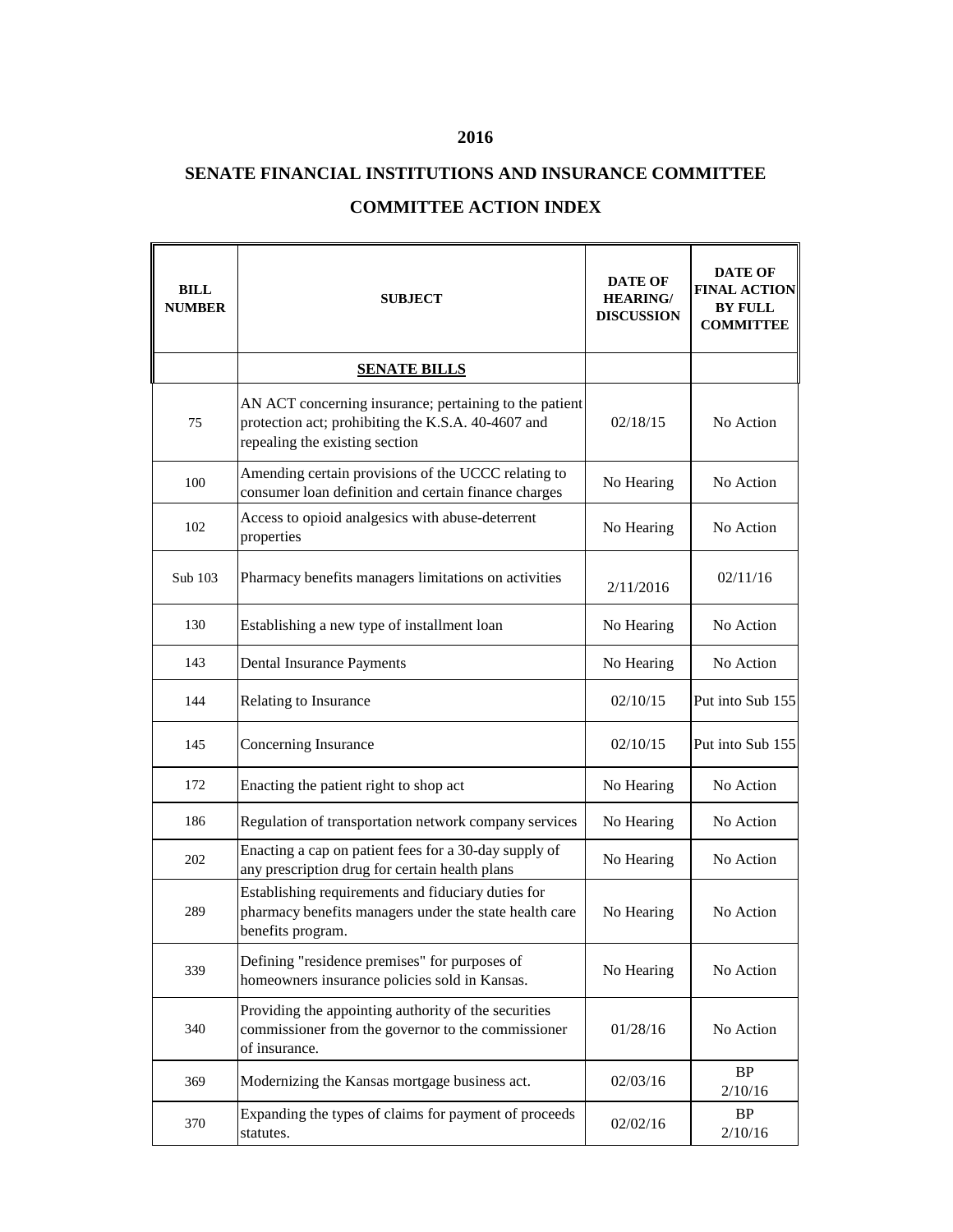| 381                   | Providing for the synchronization of prescription drug<br>refills.                                                                                                                                               | No Hearing         | No Action                                            |  |  |
|-----------------------|------------------------------------------------------------------------------------------------------------------------------------------------------------------------------------------------------------------|--------------------|------------------------------------------------------|--|--|
| 387                   | Legalizing certain savings account promotions.                                                                                                                                                                   | 02/17/16           | <b>BPA</b><br>2/18/2016                              |  |  |
| 390                   | Amending the state banking code.                                                                                                                                                                                 | 02/04/16           | <b>BPA</b><br>2/10/2016                              |  |  |
| 419                   | Affiliate transfer policies of mutual insurance policies<br>organized to provide healthcare provider liability<br>insurance.                                                                                     | 02/16/16           | <b>BP</b><br>2/18/16                                 |  |  |
| 438                   | Renewals of property and casualty insurance policies.                                                                                                                                                            | 02/16/16           | <b>BPA</b><br>2/22/16                                |  |  |
| 492                   | Requiring notification for cancellation of motor vehicle<br>insurance policy.                                                                                                                                    | No Hearing         | No Action                                            |  |  |
| 511                   | Prohibiting the state employees health care commission<br>from changing coverage options under the state health<br>care benefits program in effect for the 2016 plan year<br>without prior legislative approval. | No Hearing         | No Action                                            |  |  |
| <b>HOUSE BILLS</b>    |                                                                                                                                                                                                                  |                    |                                                      |  |  |
| 2065                  | Insurance; nonprofit dental service corporation<br>disbursements                                                                                                                                                 | Hearing<br>3/11/15 | Place contents<br>into HB 2064<br>3-17-15 (Shell)    |  |  |
| 2134                  | Authorizing consumer credit report security freezes for<br>individuals less than 18 years old.                                                                                                                   | 3/15/2016          | BP<br>3/17/2016                                      |  |  |
| 2260                  | Eliminating the one-sheet requirement for temporary notes<br>for improvements                                                                                                                                    | Hearing<br>3/16/15 | Placed contents<br>into HB 2259<br>$3/17/15$ (Shell) |  |  |
| 2352                  | Financial institutions and remote service units                                                                                                                                                                  | Hearing<br>3/12/15 | Placed contents<br>into HB 2216<br>$3/17/15$ (Shell) |  |  |
| 2446                  | Increasing the minimum motor vehicle insurance liability<br>limit for property damage.                                                                                                                           | 03/08/16           | <b>BPA</b><br>3/10/16                                |  |  |
| 2454                  | Allowing health insurers to offer policies that require health<br>services to be rendered by a participating provider.                                                                                           | 03/03/16           | <b>BP</b><br>3/10/16                                 |  |  |
| 2485                  | Updating the effective date of the risk-based capital<br>instructions.                                                                                                                                           | 03/03/16           | BP and CC<br>3/10/16                                 |  |  |
| 2632                  | Establishing the pooled money investment board as a separate<br>state agency for purposes of budget submissions.                                                                                                 | 03/15/16           | <b>BP</b><br>3/17/2016                               |  |  |
| <b>RESOLUTIONS</b>    |                                                                                                                                                                                                                  |                    |                                                      |  |  |
| <b>SCR 1605</b>       | A state constitutional amendment concernng public debt                                                                                                                                                           | No Hearing         | No Action                                            |  |  |
| <b>CONFIRMATIONS:</b> |                                                                                                                                                                                                                  |                    |                                                      |  |  |

Appointments: State Banking Board